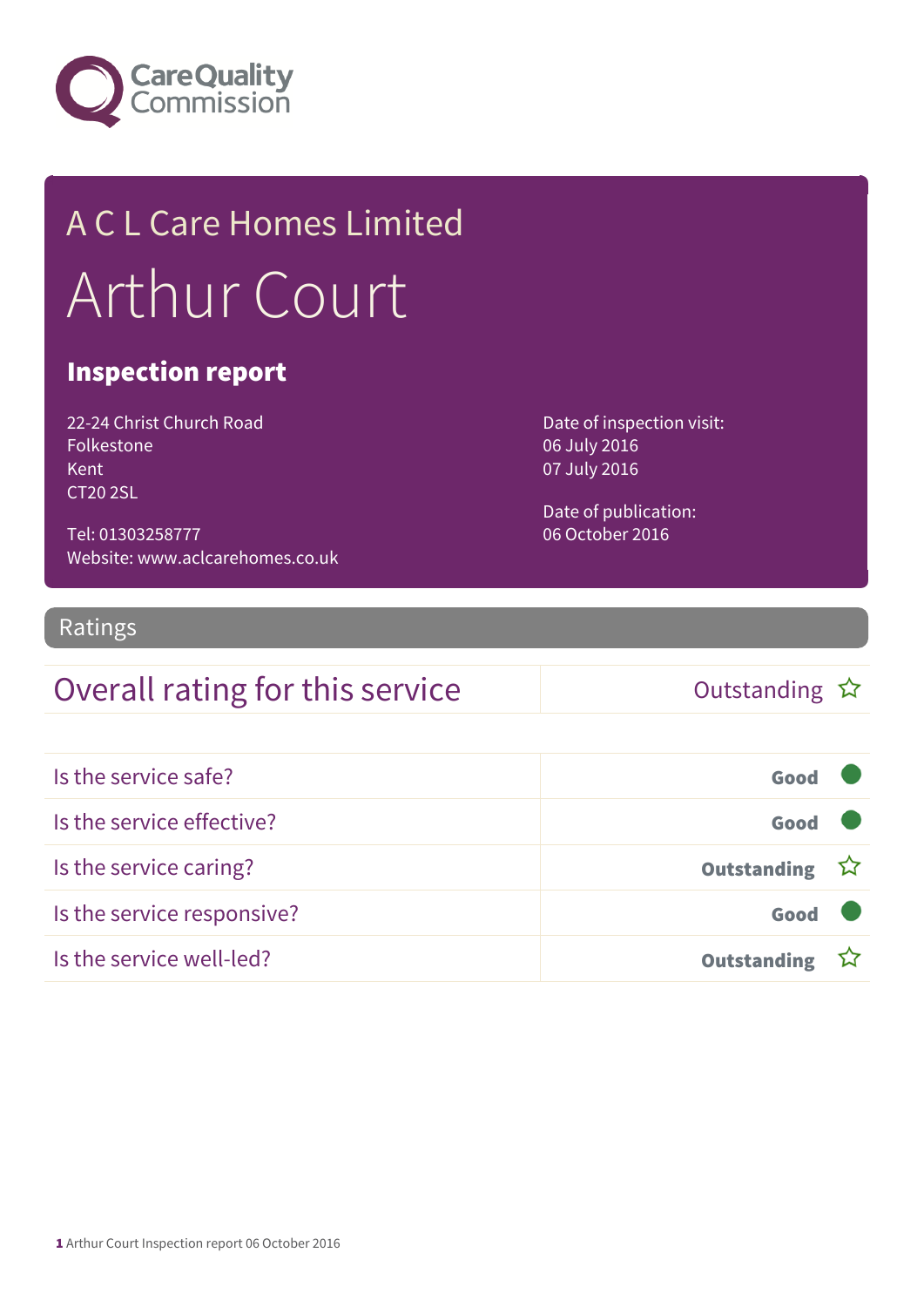#### Overall summary

The inspection was unannounced and took place on 6 & 7 July 2016. The service provides a residential service with an emphasis on rehabilitation for up to 19 people with a variety of mental health problems and the service was full at the time of inspection. People have their own bedrooms many of which are ensuite, there is a shaft lift and a variety of aids and adaptions are in place to aid people with minimal mobility difficulties. This service was last inspected on 8 January 2014 when we found the provider was meeting all the regulations inspected at that time.

There was a registered manager in post who was available in the service Monday to Friday and included in a telephone on call rota at weekends to advise staff if needed. A registered manager is a person who is registered with the Care Quality Commission to manage the service. Like registered providers, they are 'registered persons'. Registered persons have legal responsibility for meeting the requirements in the Health and Social Care Act 2008 and associated Regulations about how the service is run.

People were provided with a safe, clean environment that was maintained to a high standard, with all safety checks and tests routinely completed. There were enough skilled staff to support people and provide continuity, and the provider implemented recruitment procedures quickly when staff left, with an emphasis on recruiting skilled qualified staff. New staff were inducted appropriately into their role and given opportunities to meet regularly with members of the management team individually and in staff meetings, they said that they felt well supported and listened to.

Staff understood how to keep people safe and protect them from harm, they understood how to respond to emergencies that required them to evacuate the building quickly and safely. It was recognised that some restrictive practices were necessary although there was a clear culture of least restrictive practice and positive risk taking embedded across the service. Risks were appropriately assessed to ensure measures implemented kept people safe.

People were encouraged by staff to make everyday decisions for themselves, but staff understood and were working to the principles of the Mental Capacity Act 2005 (MCA) where people could not do so. The MCA provides a framework for acting and making decisions on behalf of people who lack mental capacity to make particular decisions for themselves.

There was a strong rehabilitation focus helping people to regain a meaningful life. Staff worked in partnership with people to promote and encourage their rehabilitation and skills development and included them in every aspect of their support. People were placed at the centre of the service and their involvement and empowerment was clearly embedded. They were able to contribute to their own care records through regular meetings with their key workers (in this service the keyworker was involved in planning with the person how their care needs were met, and agreeing with them the amount of assistance they required) this may also involve participating in discussions about the persons support with professionals and attendance for example at reviews. They were treated with dignity, respect and kindness and their relationships with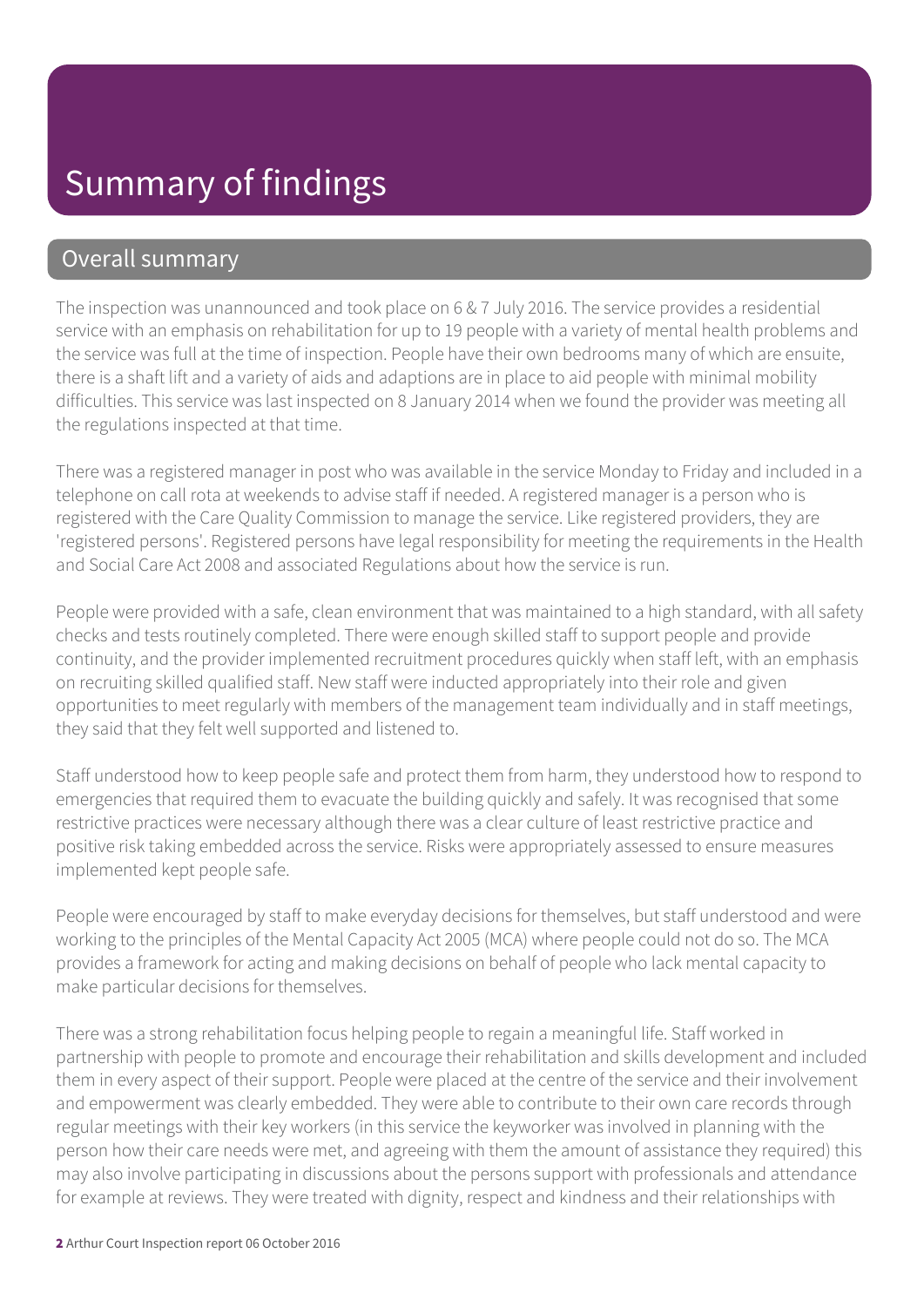staff were positive. People understood how to complain and felt confident of approaching staff with any concerns.

Medicines were well managed. People were encouraged to eat healthily and chose from a selection of food provided for them, they had opportunities to self-cater. Their health and wellbeing was monitored closely and specific staff had the responsibility for doing this each month as a preventative measure; any issues arising from these checks were quickly alerted to health professionals.

People were supported to develop relationships and maintain those that were important to them, there was excellent support for them to use new technology to do so and free access to telephone and internet was available to them, many were supported to purchase tablets and smart phones and given support in how to use them. Video link facilities were available so that people could more easily maintain their relationships with the people close to them, staff also used video link with external care co-ordinators who might otherwise be unable to attend care programme meetings locally due to distances so that everyone could contribute to care decisions.

Staff worked closely with their mental health team partners in the local teams and allocated care coordinators to ensure that peoples changing needs were identified and solutions found and also to celebrate achievements.

People told us they were happy, they enjoyed the freedoms the service provided and the variety of activities offered in house and in the community, they were supported to access educational and voluntary work opportunities. Professionals held the service in high regard and thought the service was effective in working with people with complex mental health needs and supporting, motivating and preparing them for life in the community.

People were routinely asked to comment about the service and their views were analysed and action taken where improvements could be made. People could join in at the end of management meetings which were open to all. The providers took an active interest in the service and were present several times each week, speaking with staff and the people supported, they attended weekly management meetings and ensured identified shortfalls were addressed.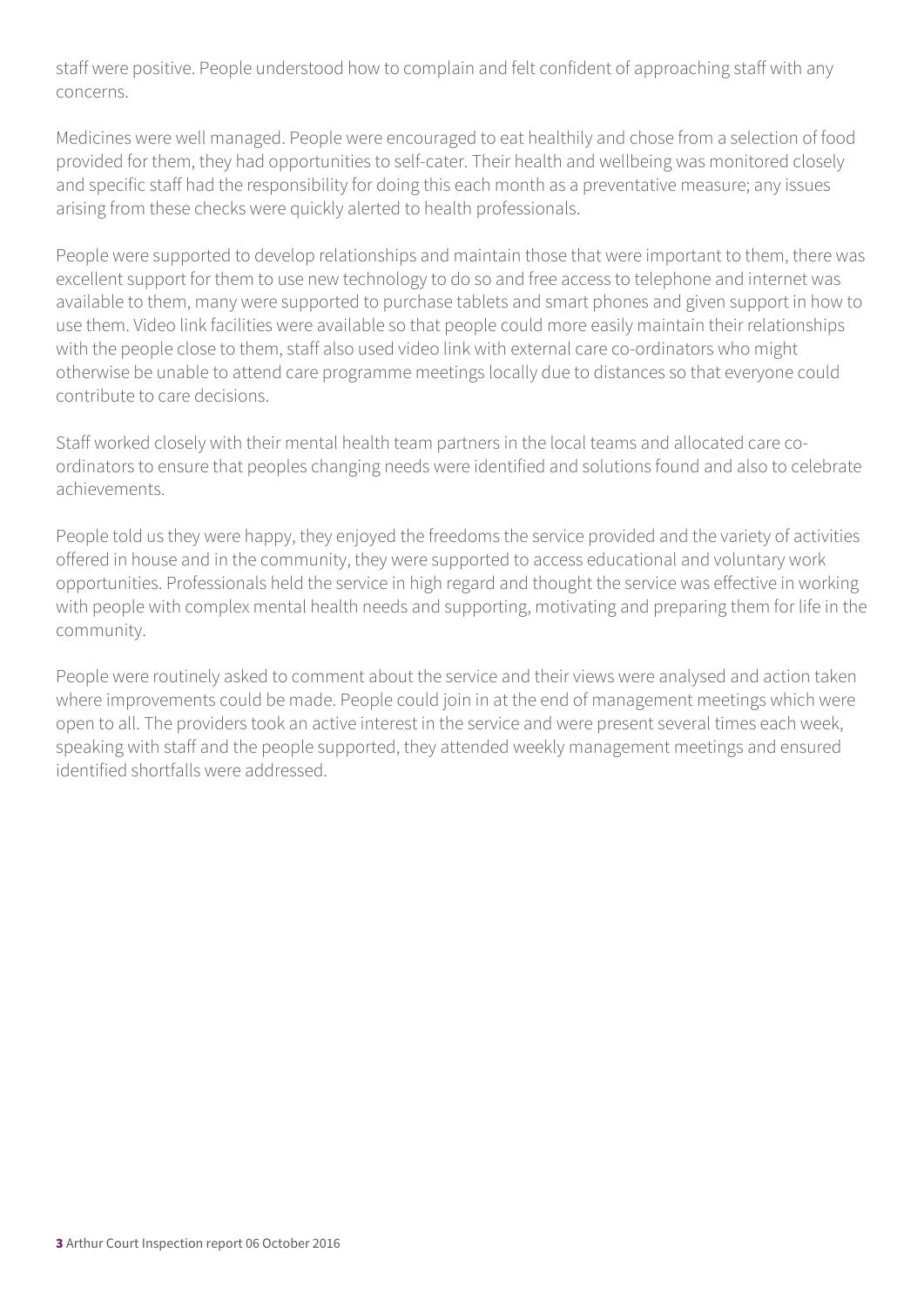#### The five questions we ask about services and what we found

We always ask the following five questions of services.

#### Is the service safe? Good

The service was safe

There were enough staff available to support people and recruitment procedures checked the suitability of staff to undertake their role.

Medicines were well managed. Staff understood how to identify and respond to abuse. The premises were well maintained and routine checks and tests of fire detection equipment and gas and electrical installations were undertaken. Staff understood the action to take in emergencies to protect people from harm and evacuate them safely.

People were supported to take risks and comprehensive assessments ensured this was undertaken safely to reduce the risk of harm. Accidents and incidents were monitored and actions taken to minimise the risk of recurrence.

#### Is the service effective?  $\Box$  Good  $\Box$

The service was effective

Staff received a comprehensive induction to their role; they received essential and specialist training to give them the right skills. There were regular opportunities for staff to meet with a member of the management team regularly.

. The registered manager ensured that people were supported in line with the principles of the Mental Capacity Act 2005; people's consent was sought by staff in respect of their care and treatment.

People made choices about what they ate and health eating was promoted, their health and wellbeing was monitored and they were supported with health appointments when needed.

#### Is the service caring? The service caring  $\hat{X}$

The service was caring

There was a strong, visible person-centred culture, and the

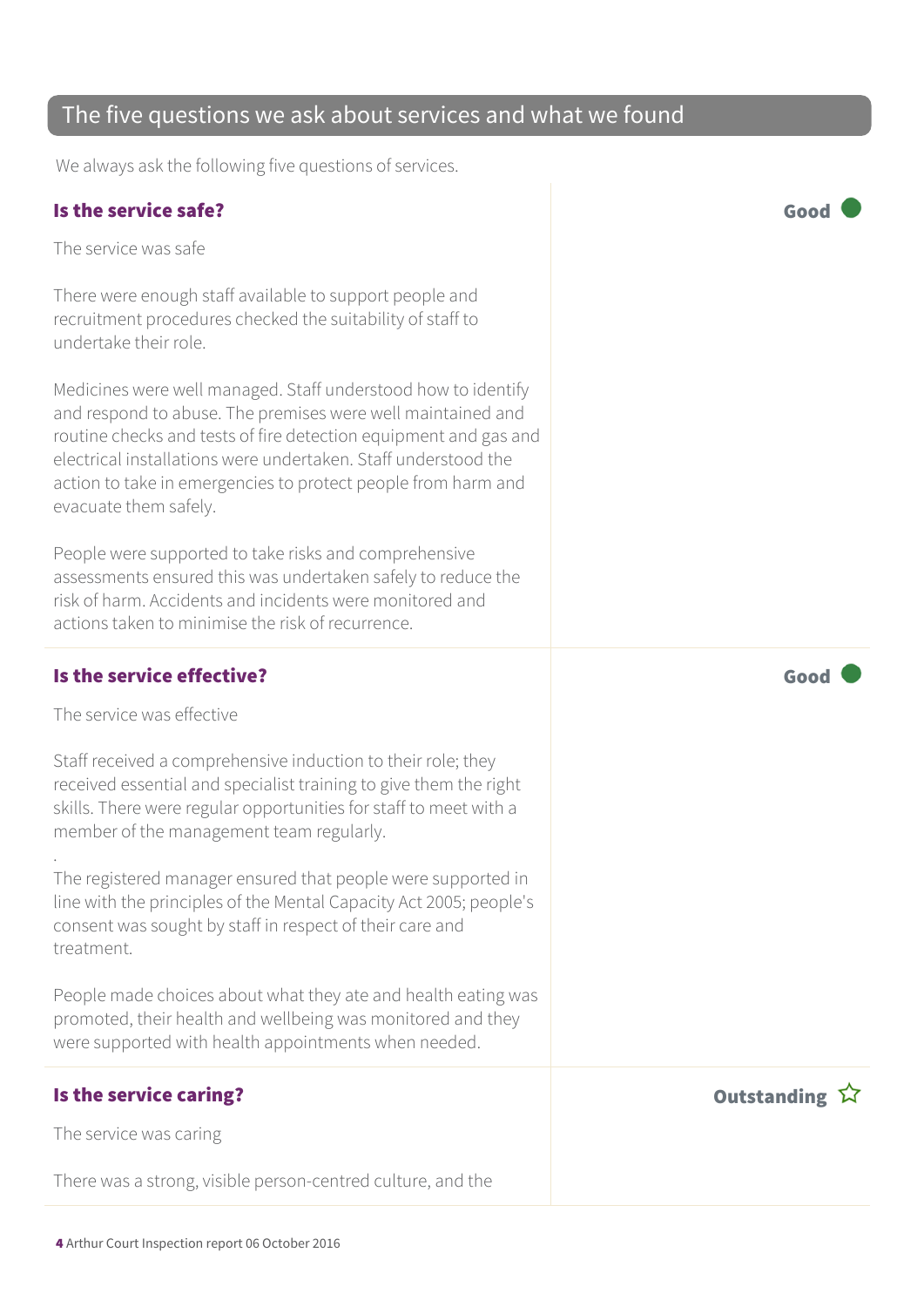promotion of independence and preparation for a return to a life in the community. Feedback from people was positive and relationships between people and staff were strong, caring and supportive.

People's privacy and dignity was respected, staff were responsive, caring and enthusiastic about peoples care and their progress. Staff respected and valued people; they were attentive but discreet, and supported people to make decisions about their care.

Staff supported people to maintain links with their families and friends. They supported and advocated for people in dealing with other agencies. People's input was valued and there were a number of initiatives to listen to their views or involve them in improving their experience in the service.

#### Is the service responsive?  $\Box$  Good  $\Box$

The service was responsive

People were comprehensively assessed prior to coming to live in the service through a process of transition to ensure their needs could be met. People were routinely consulted about their care and treatment which was kept under review on a weekly basis.

People were provided with activity schedules that took account of their need to develop independent living skills and support their individual interests and preferences.

There was a complaints procedure and people felt comfortable with staff and able to raise concerns if they had them.

#### Is the service well-led? Outstanding

The service was well led.

The service used inclusive ways to enable people and staff be empowered and voice their opinions in all aspects of the service. Staff were motivated and spoke enthusiastically about working at the service.

There was a strong emphasis on continually striving to improve which was driven by the providers and registered manager. Staff practice was informed by policies and procedures that were kept updated.

Close monitoring by the providers and management team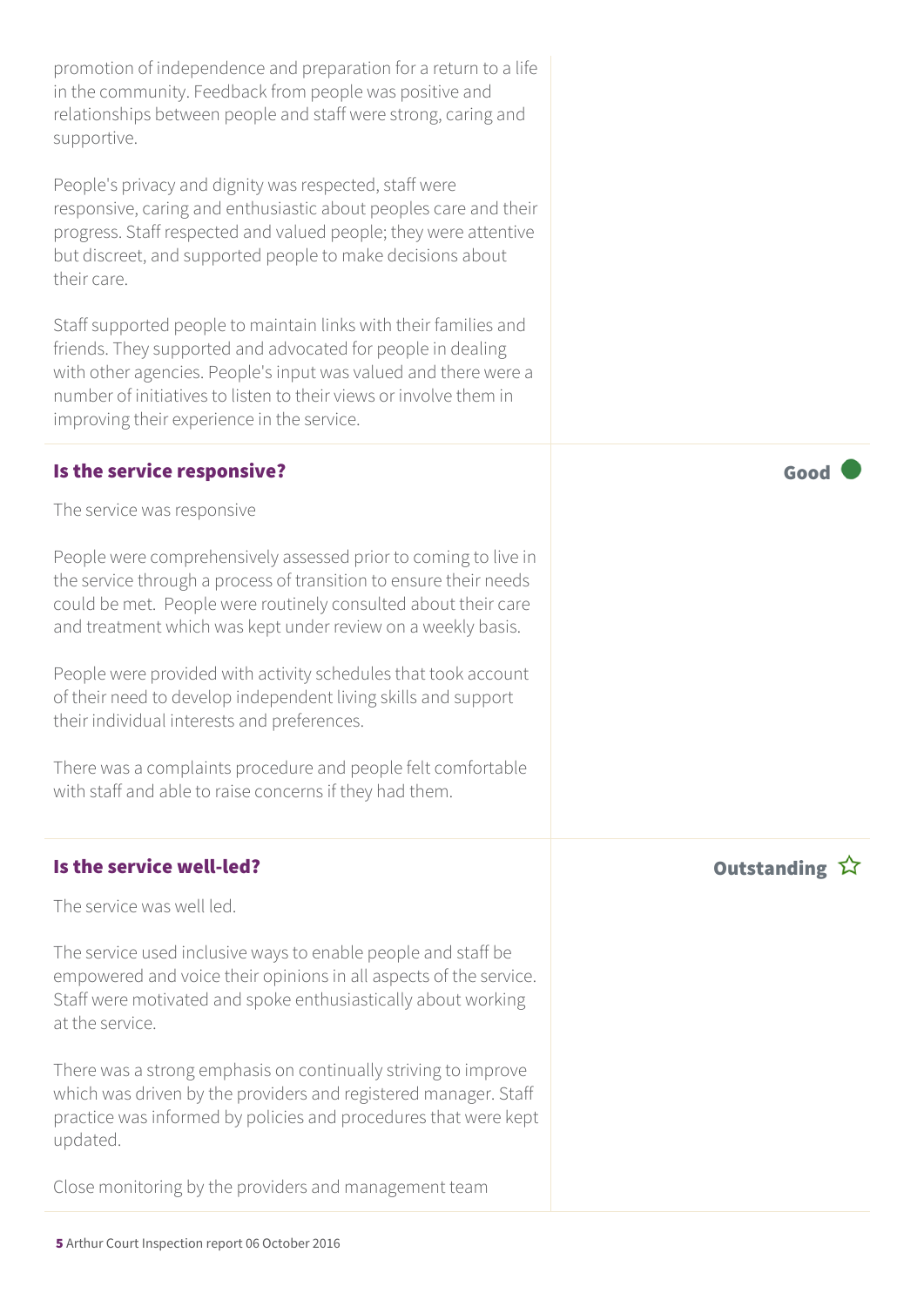ensured that quality and safety issues were addressed quickly. People were asked to give their views and were welcome in management meetings, they were listened to and their responses were analysed and informed service development.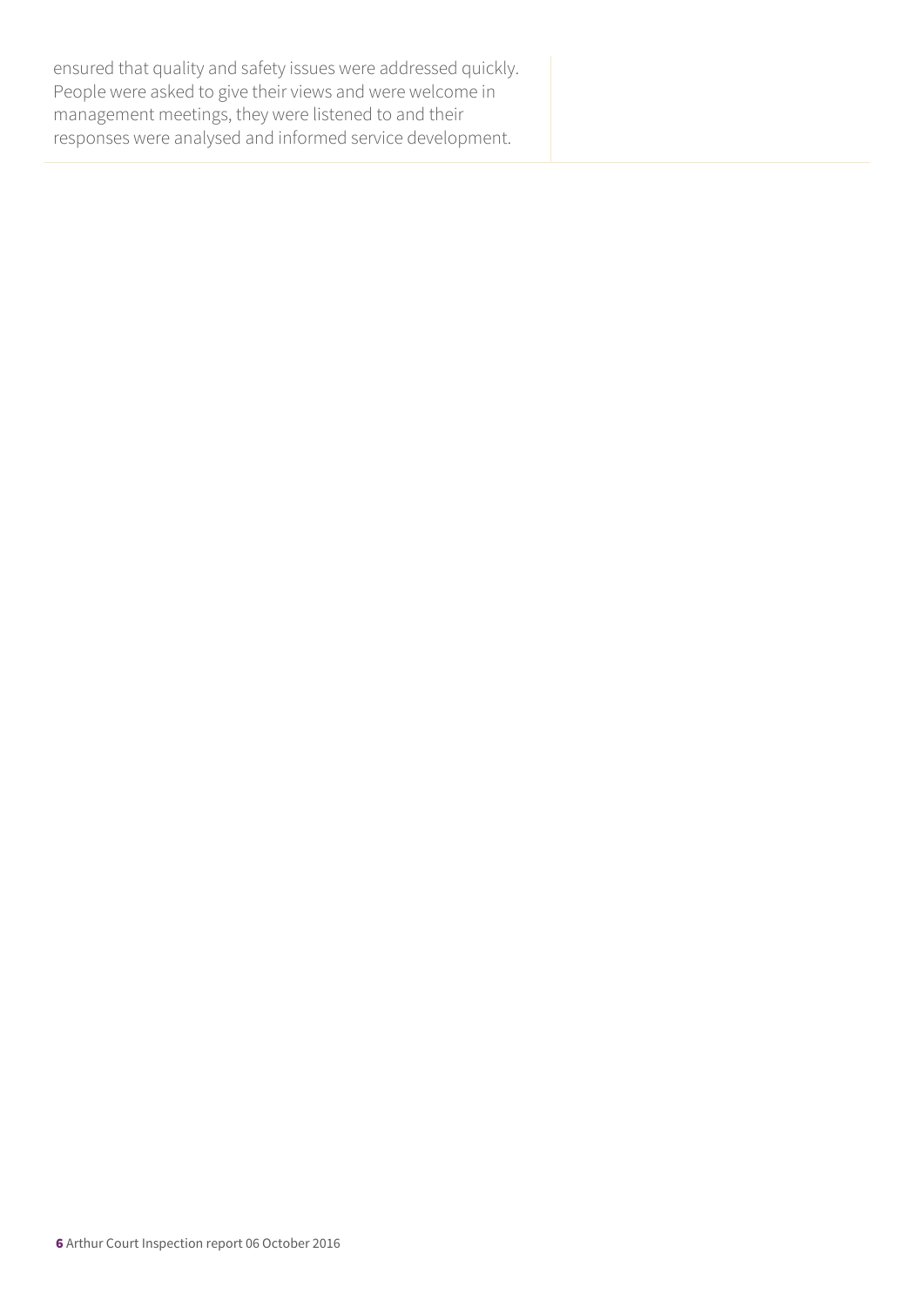

# Arthur Court Detailed findings

### Background to this inspection

We carried out this inspection under Section 60 of the Health and Social Care Act 2008 as part of our regulatory functions. This inspection checked whether the provider is meeting the legal requirements and regulations associated with the Health and Social Care Act 2008, to look at the overall quality of the service, and to provide a rating for the service under the Care Act 2014.

This inspection took place on the 6 & 7 July 2016. People sometimes found the visits of professionals intrusive so the inspection team consisted of one inspector.

Before the inspection, the provider completed a Provider Information Return (PIR). This is a form that asks the provider to give some key information about the service, what the service does well and improvements they plan to make. We also looked at all the other information we held about the service, including previous reports, complaints and notifications. A notification is information about important events which the provider is required to tell us about by law. We used all this information to decide which areas to focus on during our inspection.

People chose whether they wanted to participate in the inspection or not, we met eleven of them during the inspection seven of who provided more in depth insight into living in the service.

We spoke with one of the providers, the registered manager, deputy manager and three support staff. We have contacted five social and health care professionals who know the service well.

We looked at three peoples support plans, health records, individual risk assessments and evidence of activities. We also looked at medicine records, operational records for the service including: staff recruitment, training and supervision records, staff rotas, accident and incident reports, servicing and maintenance records, general risk assessments and quality assurance surveys and audits.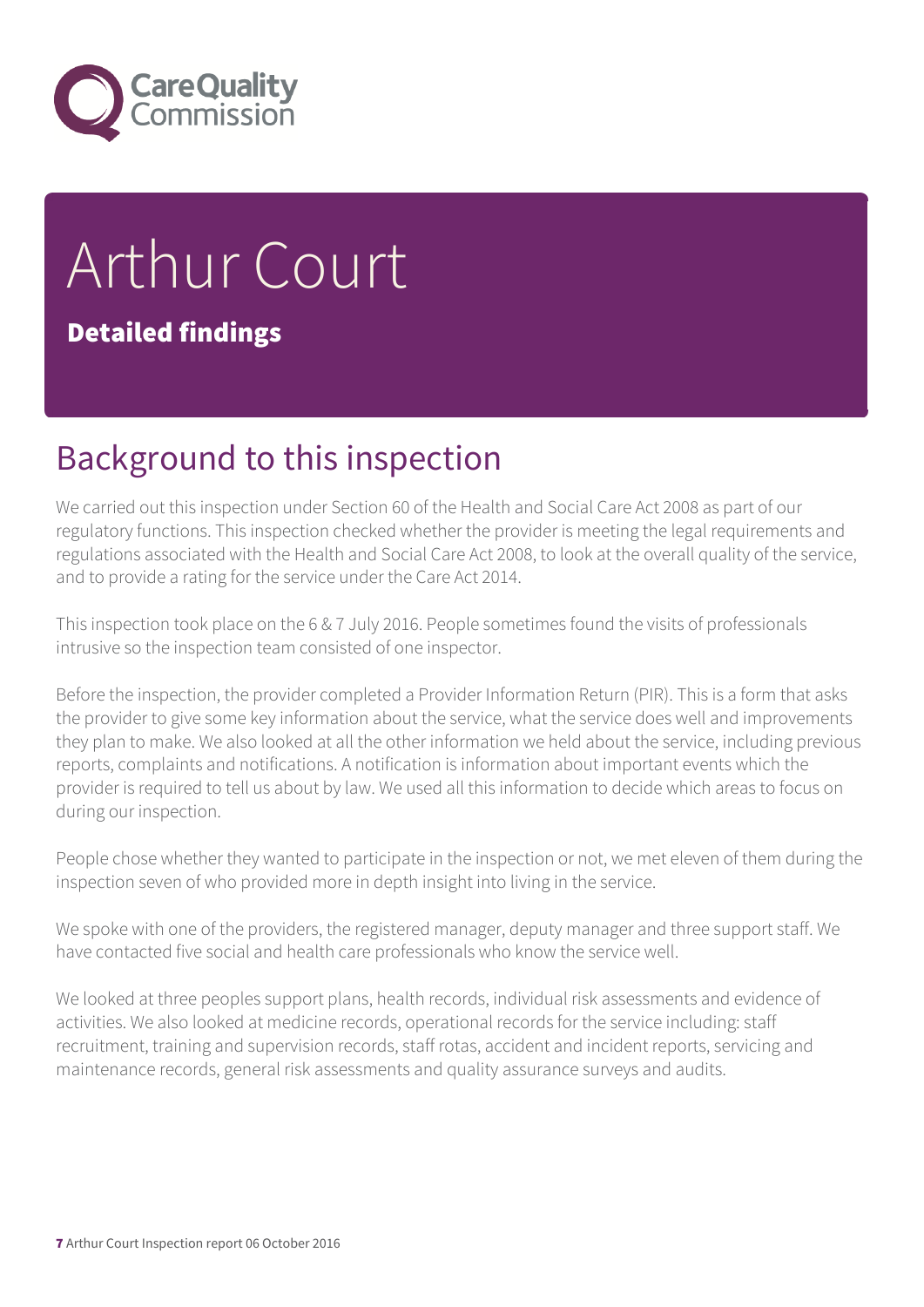# Our findings

People told us they thought there were enough staff with the right attitudes to support them. One person commenting about the accommodation told us that they had everything they needed in their room but particularly loved the new bathroom and the underfloor heating.

A professional commented that in regard to risk management the service was proactive in identifying relapse in people and worked in partnership with the local mental health team to find the least restrictive options –"In my opinion Arthur Court does provide a safe and supportive, client centred environment". Another said "The home provides a safe and caring environment with an emphasis on rehabilitation. The management and staff are very effective in spotting potential safeguarding issues and dealing with them with support from the local team and we have had many examples of this."

Only trained staff were able to administer medicines but a few staff were trained in all aspects to ensure they knew the procedures for ordering, receiving, booking in medicines and their disposal. The competency of staff was assessed annually; they received medicine training updates at regular intervals to keep updated with any changes in practice. Medicines were securely stored with daily recording of storage temperatures recorded. Staff ensured appropriate stock rotation and boxed, bottled medicines and creams were dated upon opening.

Medicine administration record (MAR) charts were completed properly with the appropriate use of codes when medicines were not administered. A protocol was in place for those medicines that were not for everyday use to make clear in what circumstances these could be used for particular people, we have recommended this information for each person is copied across to the medicine records so this is more easily accessible to staff and this is an area for improvement.

The staff were knowledgeable about the safeguarding reporting process and raised alerts on behalf of people when they identified potential abuse. Staff demonstrated a good awareness and understanding of the different types of abuse people could experience and from whom; they understood the process of reporting either through safeguarding adults or their internal whistleblowing procedures directly to through their line management or to external agencies if necessary. Staff received initial and refresher training in protecting people from abuse so their knowledge of how to keep people safe was kept up to date.

Each person had an identified set of risks specific to their own needs, these were individualised and informed staff of the risk and the measures in place to minimise risk of harm occurring, they took account of each person's personal awareness and understanding of danger and risk. Measures were implemented to reduce the level of risk so people were protected from harm when undertaking activities outside or from risks within the environment. For example some people were being provided with tea making facilities in their bedrooms, dependent on the assessed risk to themselves or others.

Staff said that informal risk assessments were also conducted every time someone was due to go out or participate in an activity; at that time staff assessed their mood and ability to undertake the task in the right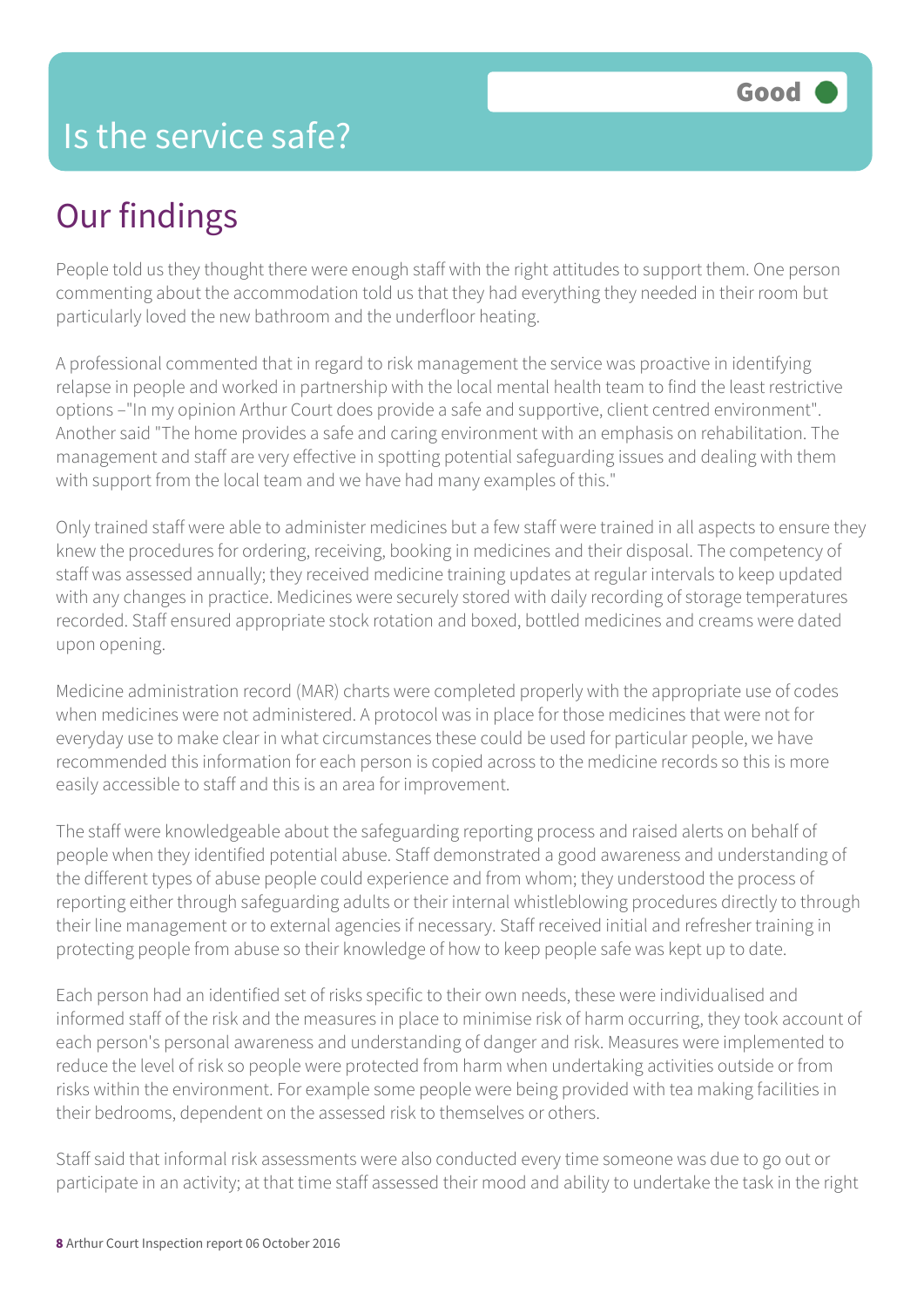frame of mind. Where there was a question over a specific person staff took steps to delay any proposed outing for a short while until the person's mood improved and they were less likely to pose a risk to themselves or others. Risk assessments were kept updated and peoples progress was discussed weekly when levels of risk would also be reconsidered. Risks people may be subject to within the environment were also assessed. We did note that the risk assessment for the garden that included the pond was insufficiently detailed to show the other measures also in place that keep people safe when in the garden area for example CCTV monitoring, this was discussed with the provider at inspection as a minor improvement.

There were a low level of accidents and incidents; many were linked to slips, trips and falls or incidents of behaviour that were challenging to others. These were recorded clearly. All accidents and incidents were monitored closely by the providers and registered manager and discussed within the staff team as to whether any changes were needed to the support people received and the assessment of risks to prevent similar events in future.

The premises were kept clean and tidy and décor and furnishings were provided to a high standard. A maintenance team were employed to ensure repairs and building works were undertaken safely and in a timely manner. A development plan was in place and works were prioritised to coincide with the seasons and also with when rooms became vacant. The planned development included, works to the roof, an upgrade of bedrooms to provide everyone with half or full ensuite facilities, soundproofing of ceilings in communal areas to reduce noise for people in bedrooms above these areas. Communal bathrooms had also been upgraded and some hallway areas updated.

To ensure systems to keep people safe were in good working order, internal checks and tests of fire safety systems and equipment were made regularly and recorded. Fire alarm systems were regularly maintained. Staff knew how to protect people in the event of fire as they had undertaken fire training and took part in practice fire drills. Personal evacuation plans were in place for each person to ensure their needs had been assessed should they need to be evacuated. An emergency contingency plan had been developed to inform staff of what actions they needed to take in respect of any event that may impact on the operation of the service. An out of hours on call arrangement was also in place so that senior management staff and/or the providers could be alerted to issues arising and provide support and guidance to staff.

A safe system of recruitment was in place that ensured the provider took appropriate steps to make necessary checks on prospective staff. We checked files for three newer care staff; these were well organised with an index and information was easy to find. People in the service were given the opportunity to interact with applicants and to provide feedback on whether they had the right attitudes and attributes to support them, their feedback was integral to that of other staff and given due weight in considering new staff for posts. Files viewed contained all the legally required documentation that showed the provider had undertaken a thorough check of applicants and these processes helped the provider make safe recruitment decisions and help prevent unsuitable people from working with people who use care and support services.

There were enough staff to ensure people's needs were met. People were self-caring but needed the encouragement and prompting of staff to motivate them and enable them to engage in the day to day routines of the service and also to develop and follow their own routines without spending too much time in their bedrooms or isolating themselves from others. Staff were rostered across all three services in the group, and could be used flexibly if issues requiring more staffing emerged. Agency staff were never used; this provided continuity for people who received support from familiar staff who understood their needs well. Staff worked long days with time off in between, additional staff support was provided between 10:00- 7:00 pm each day when people were most active. These extra staff hours provided flexibility to enable people to be supported into the community with one to one activities without the need to worry that they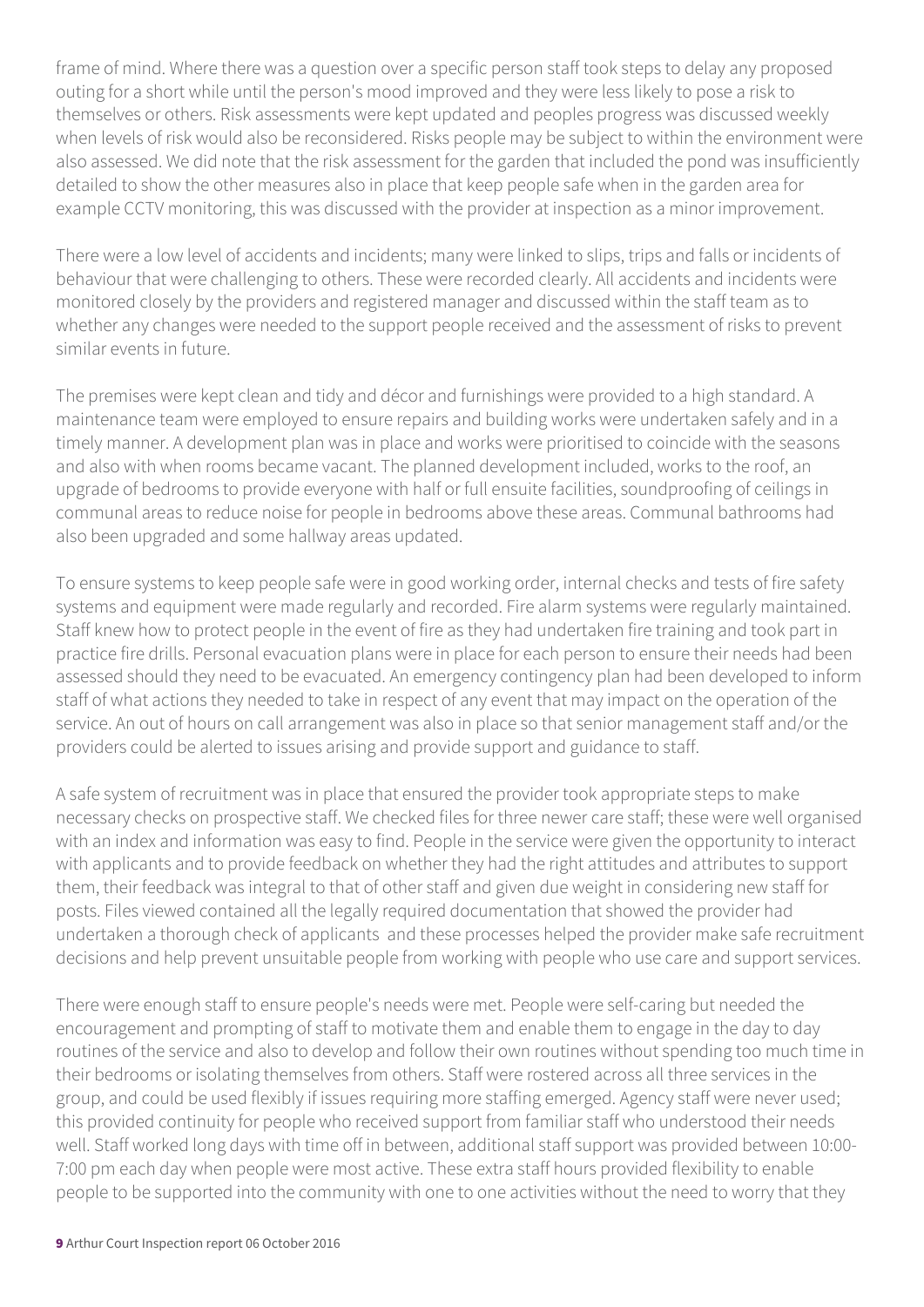needed to return for an early shift change.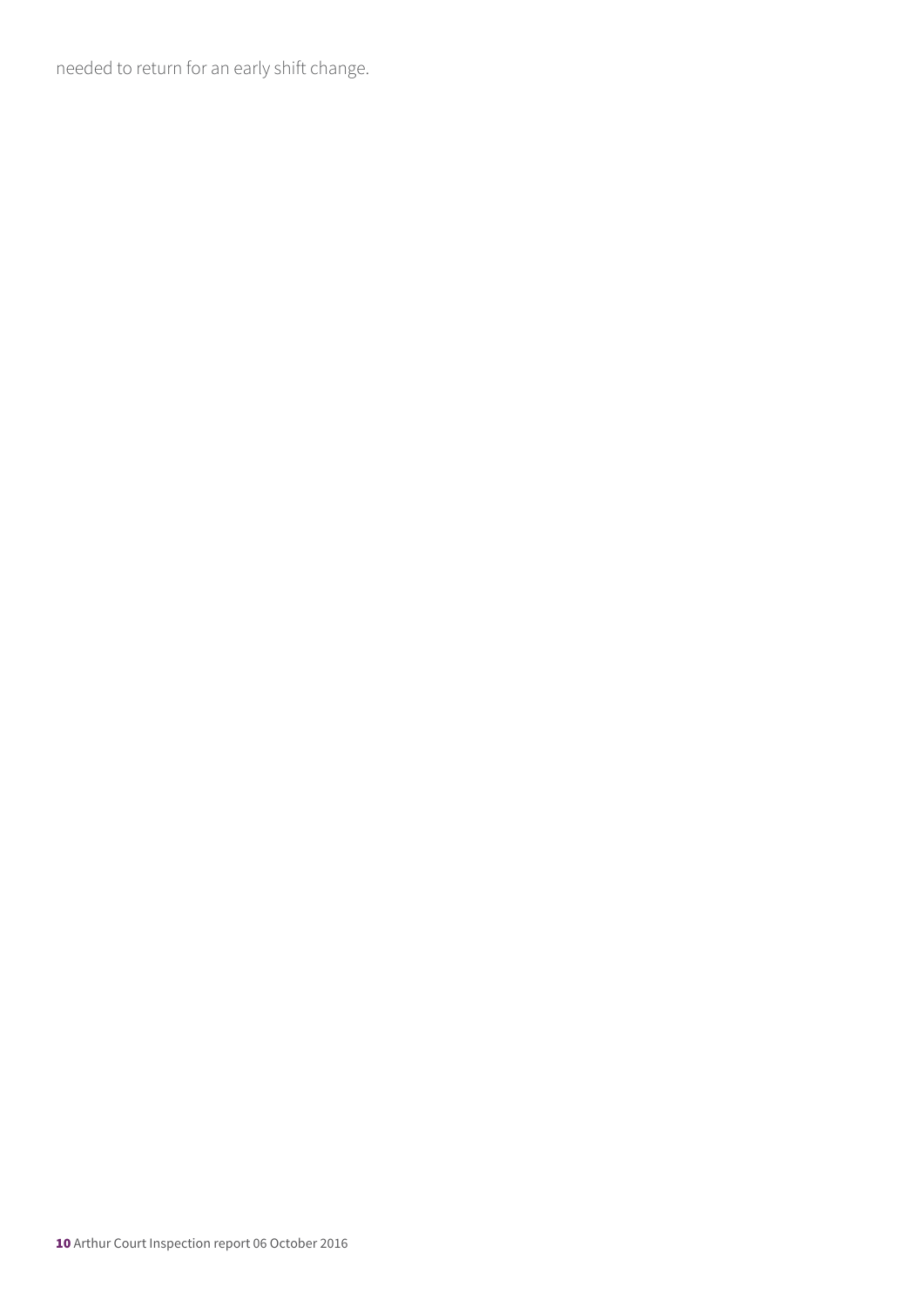### Is the service effective?

# Our findings

One person told us "The staff are very good here, X in particular knows me inside out, I get angry sometimes but they know that I don't mean it, they talk to me about it."

Health and social care professionals told us: "This is a good service"; "They meet the needs of some very challenging people and have a good staff team".

"I have always found the staff at Arthur court to be particularly client centred and proactive to engage with care coordinators to discuss changes in presentation and risk profile".

Staff commencing work at the service were required to participate in a supernumerary capacity a range of different shifts prior to their inclusion on the rota as a full team member. New staff were expected to complete a period of induction that included the completion of the care certificate (The Care Certificate was introduced in April 2015 by Skills for Care. These are an identified set of 15 standards that social care workers complete during their induction and adhere to in their daily working life). New staff were on probation for six months and received support through probationary meetings for the first three months these meetings assessed their competency and progress based on feedback received from other staff and people in the service, these happened on a two weekly, monthly and quarterly basis, after which time they received supervision to the same frequencies as other staff.

Staff were supported to deliver effective care by means of supervision and appraisal of their work performance, to identify additional training requirements and manage performance. Staff and managers discussed performance in one-to-one supervision sessions. We saw evidence of this in the records we looked at. Staff said they felt well supported by the supervision process; they received an annual appraisal of their work performance and discussion of further development and training needs. All staff who qualified had been provided with an appraisal in the last 12 months.

Supervision session frequencies had been reviewed recently and these had now moved onto a monthly basis and at each session staff covered a theme for the month and their responsibilities within this, for example, physical health and wellbeing of people in the service. Staff were routinely thanked for their support and work in the service by for example team meals, or an additional leave day.

There was a strong focus on opportunities for learning and sharing across the service. The continuing development of staff skills, competence and knowledge was recognised as integral to ensuring high quality care and the development of specialist expertise within the staff team. The provider was proud of the service staff ability to react appropriately to and manage situations in partnership with the local mental health team. In addition to the mandatory range of training staff were provided with additional training relevant to the specific needs of people in the service was provided. For example, staff attended Autism awareness training to enable them to understand and support appropriately one person with those needs. Staff were proactively supported to acquire new skills and share best practice. The training records we saw showed that staff had accessed a range of training so they were able to meet people's needs.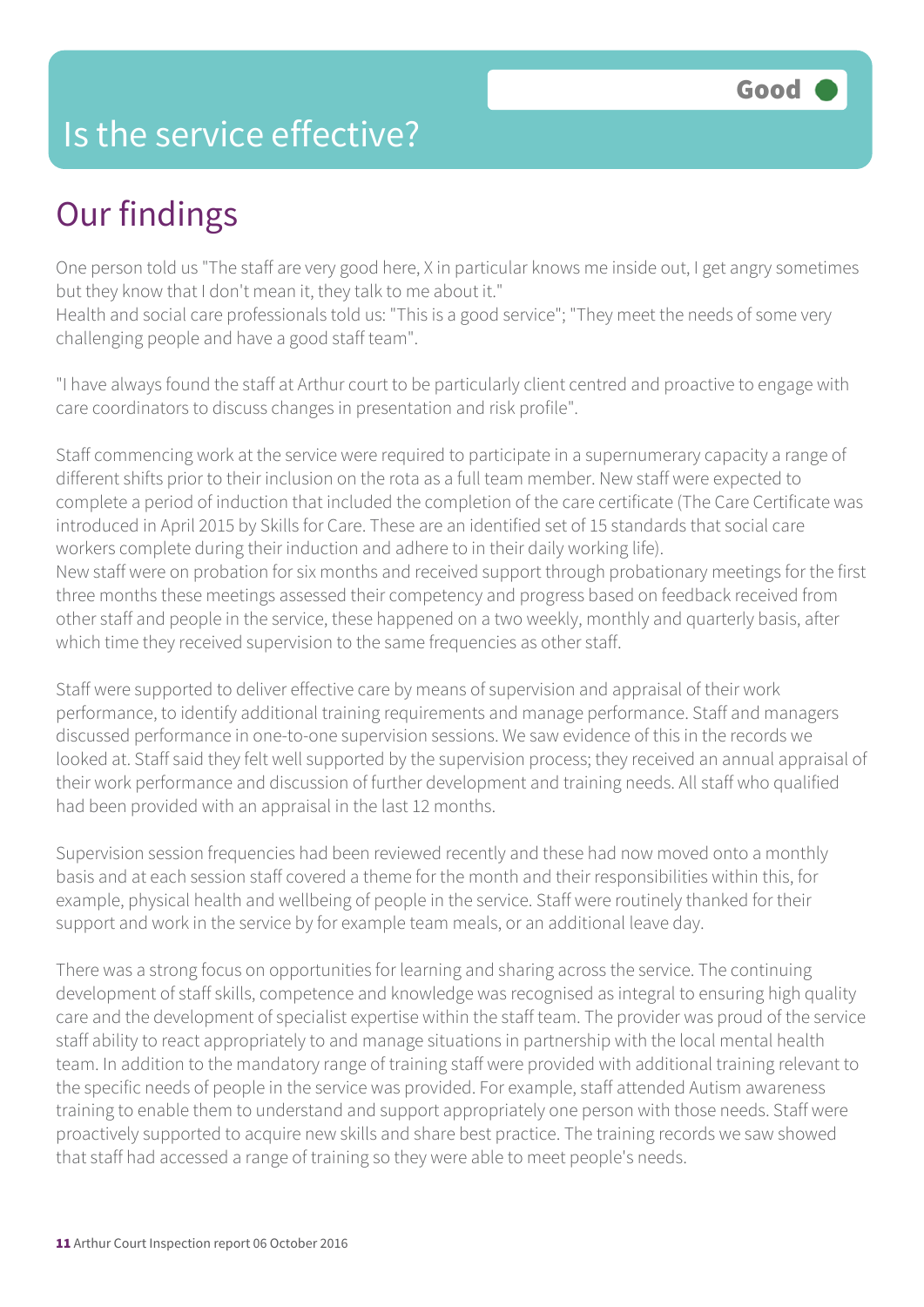Staff understood and were compliant with the requirements of the Mental Capacity Act 2005 (MCA). The MCA provides the legal framework to assess people's capacity to make certain decisions, at a certain time. When people are assessed as not having the capacity to make a decision, a best interest decision is made involving people who know the person well and other professionals, where relevant.

Staff had a good awareness and understanding of mental capacity and consent issues. Some people were subject to social supervision under Part 111 of the Mental Health Act (MHA) this meant there were certain restrictions placed on their discharge from hospital which if breached only once, precipitated an immediate recall back to hospital, people were aware of these conditions. Staff supported people to ensure they kept to the conditions and were proactive in challenging conditions that made it difficult for the person to participate fully in their rehabilitation programme without breaching conditions. Mental capacity assessments were only carried out when there were doubts about a person's capacity. This meant that people received appropriate support to help them make specific decisions for themselves. At the time of inspection no one was subject to a deprivation of liberty safeguards (DoLS) authorisation.

There were two kitchens; the main kitchen was awarded a five star rating at the last environmental health kitchen inspection. The service employed a cook six days per week for the main kitchen who was aware of and ensured that people's special dietary requirements were catered for. Menus reflected people's food preferences, and healthy options were provided and people were encouraged to eat healthily.

Breakfast was provided as a self-serve arrangement of different cereals and toast, a heated trolley was used for the lunch meal offering alternatives that people could choose from eating as much as they wanted and in the combinations they wanted to eat it.

There was also a 'residents kitchen' which was used daily by people who planned, shopped and cooked their own meals with staff support, they also made snacks for themselves at other times and had access to a small store of stock food items, they were provided with a small budget to enable them to purchase food to cook. Everyone had their own food cupboard and fridge, and the message of healthy eating was promoted by staff when supporting people to shop and cook for themselves.

Some people were supported to access weight loss classes if they chose. A community nurse visited every four weeks to talk with people about diet, weight and related problems. If there was any concern about a person's nutritional intake this was monitored and advice from external health professionals would be sought. A few staff were identified with the specific responsibility of monitoring people's health, each month they undertook a series of health checks including blood pressure, temperature and weight monitoring. These staff had also been provided with advanced diabetes training to help them understand the condition and everyday impacts on people. Records of people with diabetes made clear the actions needed to support people, these would benefit from all the information held in regard to the impacts of high and low glucose levels being pulled together in one area of the support plan for ease of reference for staff and this is an area for improvement. Blood glucose monitoring was closely monitored and readings mapped on a graph to indicate emerging patterns which staff used to alert medical professionals if needed.

The importance of regular screening was explained to people, who were required to sign a refusal for treatment form if they chose not to undergo any health check they were invited to attend. Health check findings including blood glucose levels were recorded and any changes from the 'norm' were discussed and referred to health professionals if necessary. Everyone was registered with a GP practice of their choice, other health needs in respect of dentist, optician, chiropodist and hospital appointments were made as and when required and with the permission of the person. Specialist support could be accessed quickly from psychiatric teams, and additional support such as occupational or physiotherapy can be arranged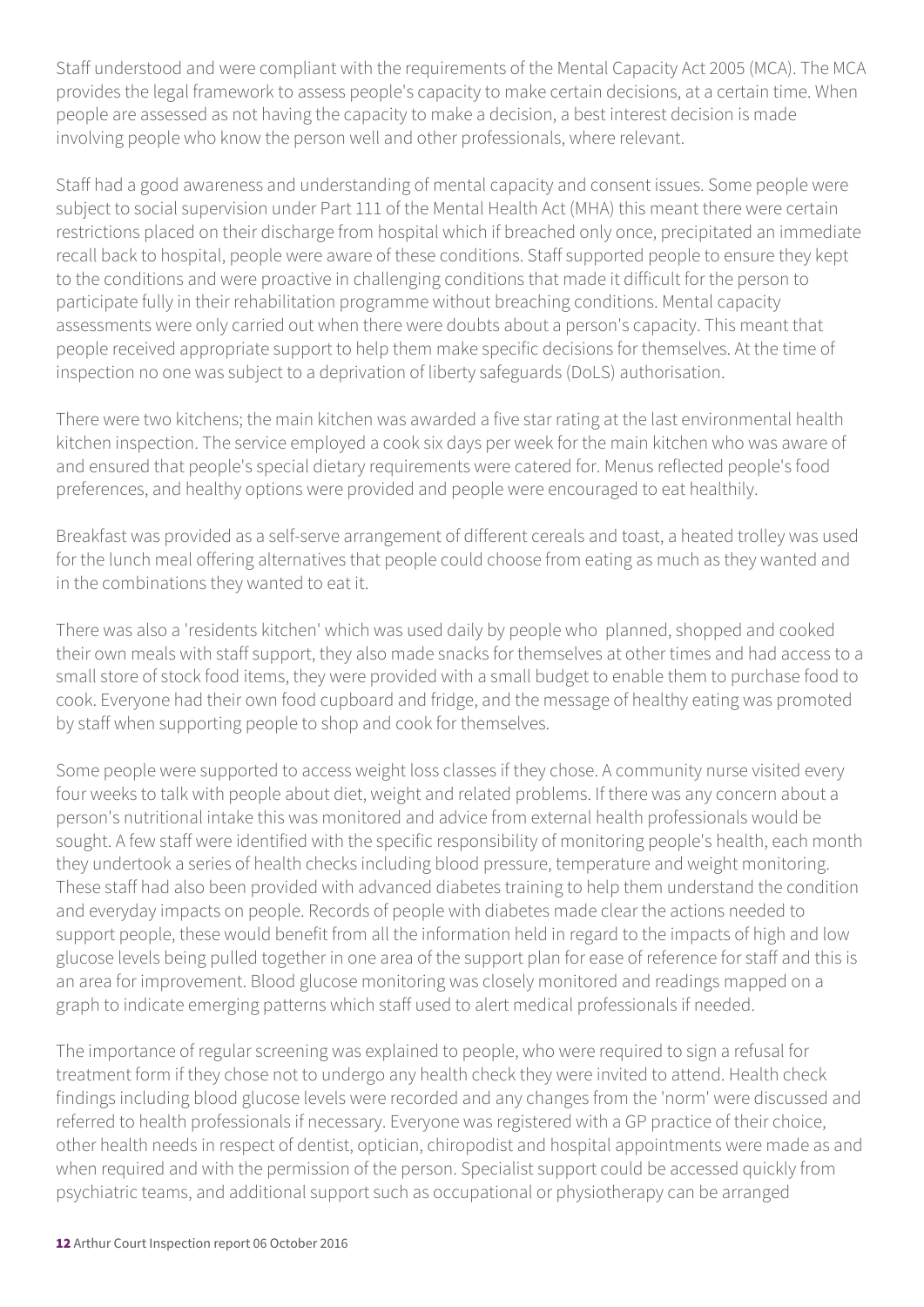separately if needed.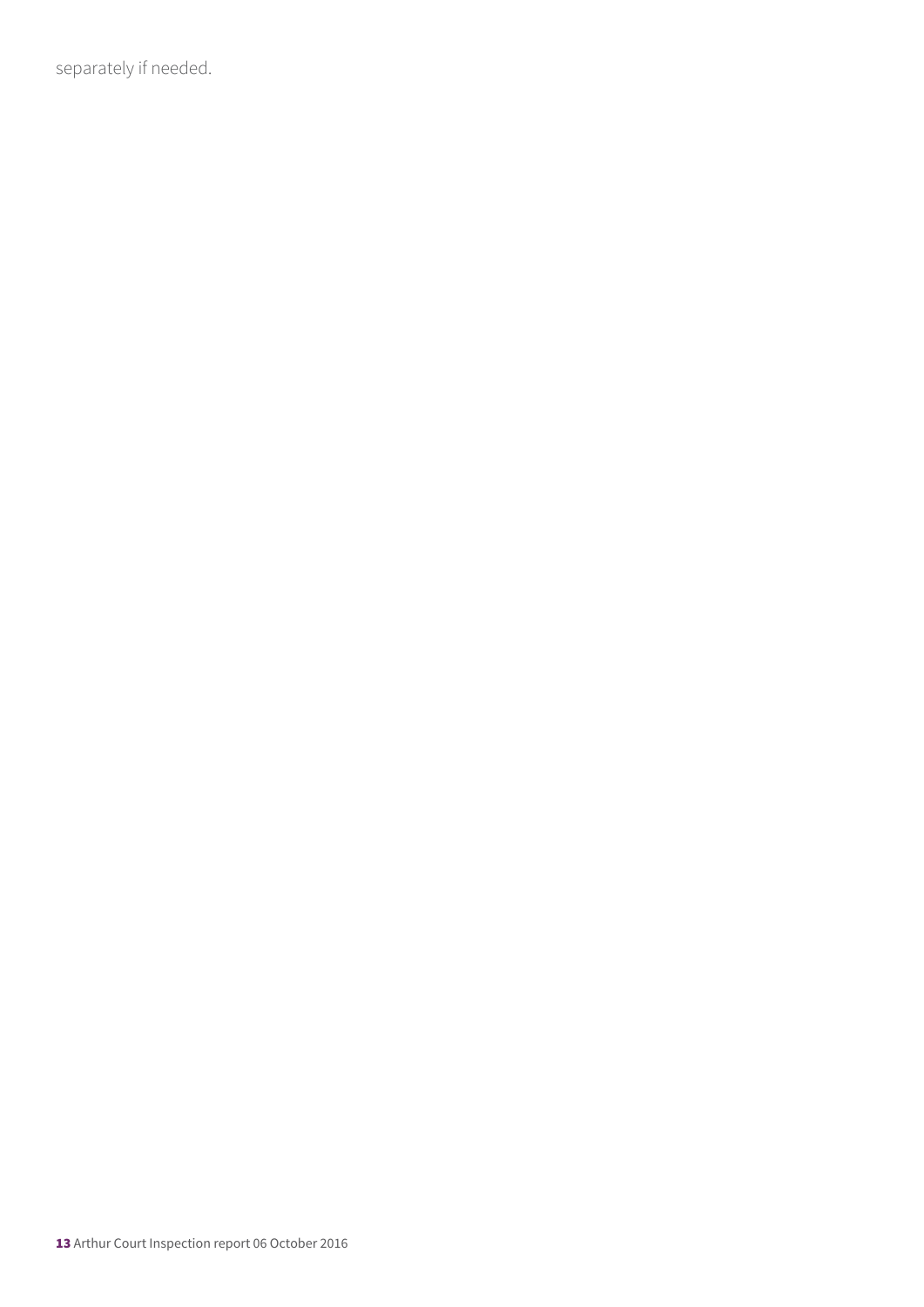### Is the service caring?

### Our findings

Health and social care professionals commented, "The staff are willing to encourage service users to develop independent living skills", "The clients I engage with who are supported at Arthur Court always appear to be satisfied with the level of support they receive". Another said "They build their services around the service user". A third said "They have successfully moved service users on to live in a more independent setting; where this has not been possible they are able to maximise their skills and abilities to make them more independent with in the home environment".

People were universally complimentary about the care they received, from kind, friendly and approachable staff. People said staff were always available for them to speak with at a pace that suited them. We observed staff were easy going in their manner with people, there was no sense of rush and interactions were respectful and professional. One person said "I feel very chilled here, they help me with hoovering they look after me and X but I can also do things that I want to do for myself".

People we spoke with felt they had found their place within the service and that staff cared about the support they gave. They were relaxed and comfortable in each other's company or just sitting in the environment where other people were. Some people felt comfortable and wanted to share information about themselves or to show us things that were important to them, but staff were mindful when people were speaking if their responses bordered on more private and confidential information they encouraged them to continue those conversations in a more private setting.

People were respected and valued as individuals; they were empowered and meaningfully involved in making changes in the service and decisions about their care. For example people had regular meetings with their key worker to discuss their care and support needs and ensure these were in accordance with their preferences where this was not restricted through legislation. People were also actively encouraged to attend management meetings at the 'any other business' stage where they could raise issues that mattered to them. The provider told us that when the garden was redesigned a smoking shelter was added as this was an important way in which people could relax and de-stress, however at times when people were stressed dynamics within the service can suffer and people need to be able to be away from others when smoking. The provider understood the necessity of this and a second shelter was provided quickly and people really appreciated this option. When recent upgrading of the communal rooms was undertaken people were consulted about what colours they would like used in the communal areas; a survey specifically around this was also conducted and people were informed of the outcome.

Several people were unable to read and the provider had introduced multiple choice questionnaires that used voice recognition software to ask the questions and a staff member helped the person select the answer they wanted to choose. People were encouraged to develop their IT skills and were provided with training for this. Sixty-five percent of people were using new technology such as smart phones and tablets; these had helpful applications for example a medicines application which enabled the person to look up their prescribed medicines and alert them to the side effects they may experience. This enabled people to be more aware of the medicines they took. Another application used was for people who were diabetic this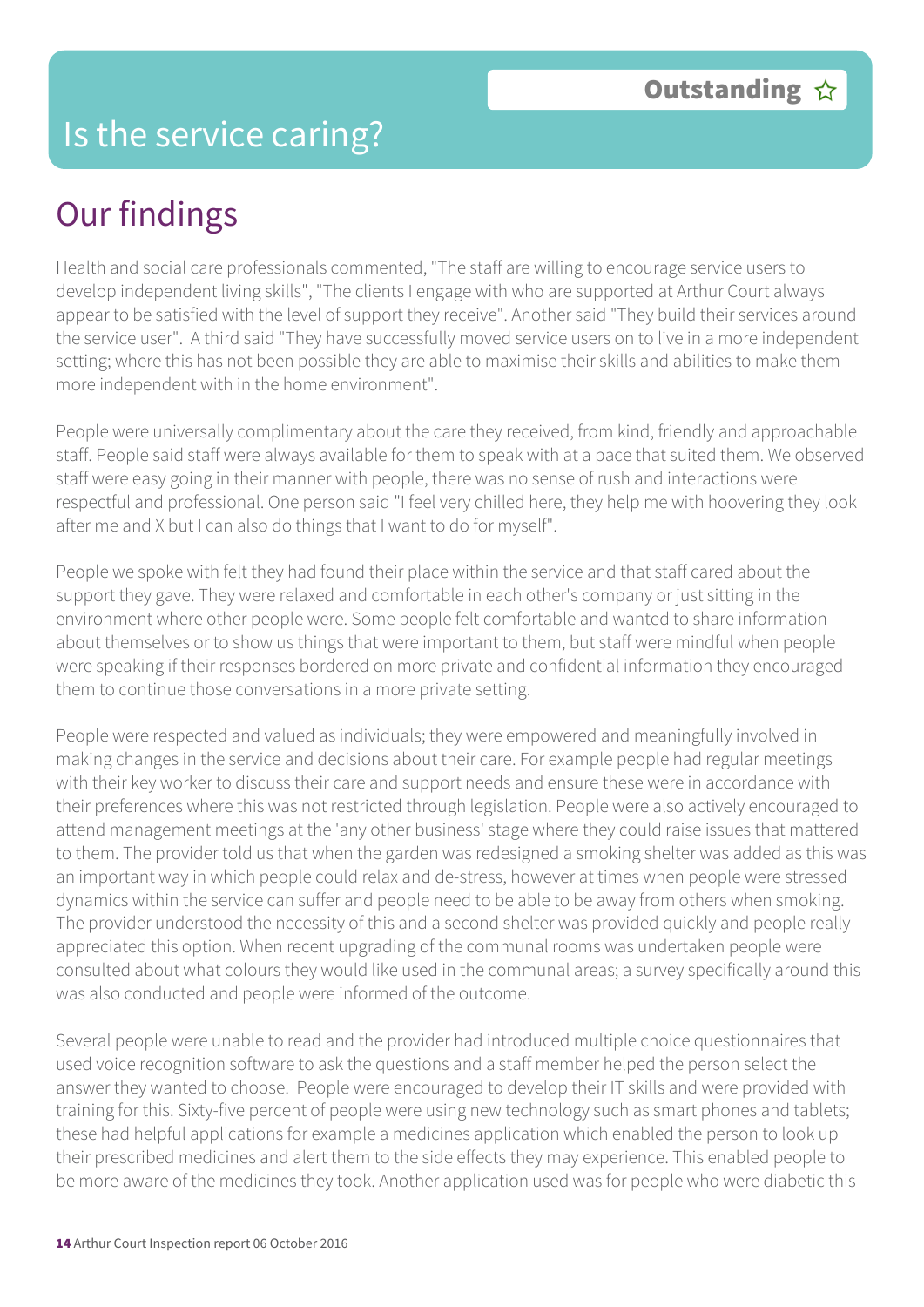helped them with managing their diet and eating healthily. This empowered them to understand their condition better and how they could influence the way it was managed.

Staff were mindful to protect the confidentiality of the people they worked with and records were held securely. Staff spoke to people in a dignified way and observed people discreetly intervening if they thought people wanted help or support without drawing undue attention to them, this approach ensured the person's dignity was maintained.

People had their own space and could be private and spend time alone in their rooms away from others when they wished; they all respected each other's privacy, people had keys to their room and some had thumbprint locks to lock their rooms when they were out. People had personalised their bedrooms to reflect their individual tastes and preferences and these were full of possessions mostly gathered since coming to live in the service such as books, dvds, musical instruments; two people had pets that they cared for and which provided them with comfort and one person told us they found the care of their pet an outlet for when they were feeling stressed.

The ongoing development and upgrade of the environment and the empowerment and enabling support of staff promoted the comfort and dignity of people living there and encouraged a culture of rehabilitation. Relapses happened but were infrequent and for the majority of people in the service their time at Arthur court was the longest they had ever spent out of hospital.

The provider and staff demonstrated that they are strong advocates for anyone they were supporting even where this meant organising evening meetings to meet with representatives for the person, or advocating and upholding a person's rights of access to their children and liaison with courts and Children and Families services to ensure this happens, travelling long distances at their own expense where necessary and sometimes at short notice to uphold people's rights.

For people who were subject to restrictions under Part 111 of the Mental Health Act, the provider had ensured they were not excluded from opportunities to travel abroad and had taken the time and effort to advocate on their behalf and take the necessary steps, assessments and precautions to satisfy the requirements of their discharge arrangements and the Home Office.

One person was on preserved rights and so their funding was well below that of other people and they were left with very little personal monies, this created an imbalance with other people and so in order that they did not miss out on trips abroad or on new clothes the provider had taken on the responsibility of financing these things for them. In order to balance out the fact that people in the service had a wide range of disposable income with some with less money than others the provider had made all telephone calls and internet use free to all the people in the service.

We observed staff took time to listen and interact with people so that they received the support they needed. We saw many positive interactions between people and staff. People told us about their enjoyment of the farm project they attended. Others said about special events they were supported to attend by staff, holidays abroad they had participated in, and concerts they went to, specific museums they wanted to go to or bookshops they were interested in.

People were supported to maintain contacts with their friends and relatives and also to develop personal relationships; staff recognised they sometimes had to overcome initial difficulties to ensure people received the right support from families and friends when away from the service. Staff acknowledged that working with friends and relatives of people in the service required sensitive handling to help families to understand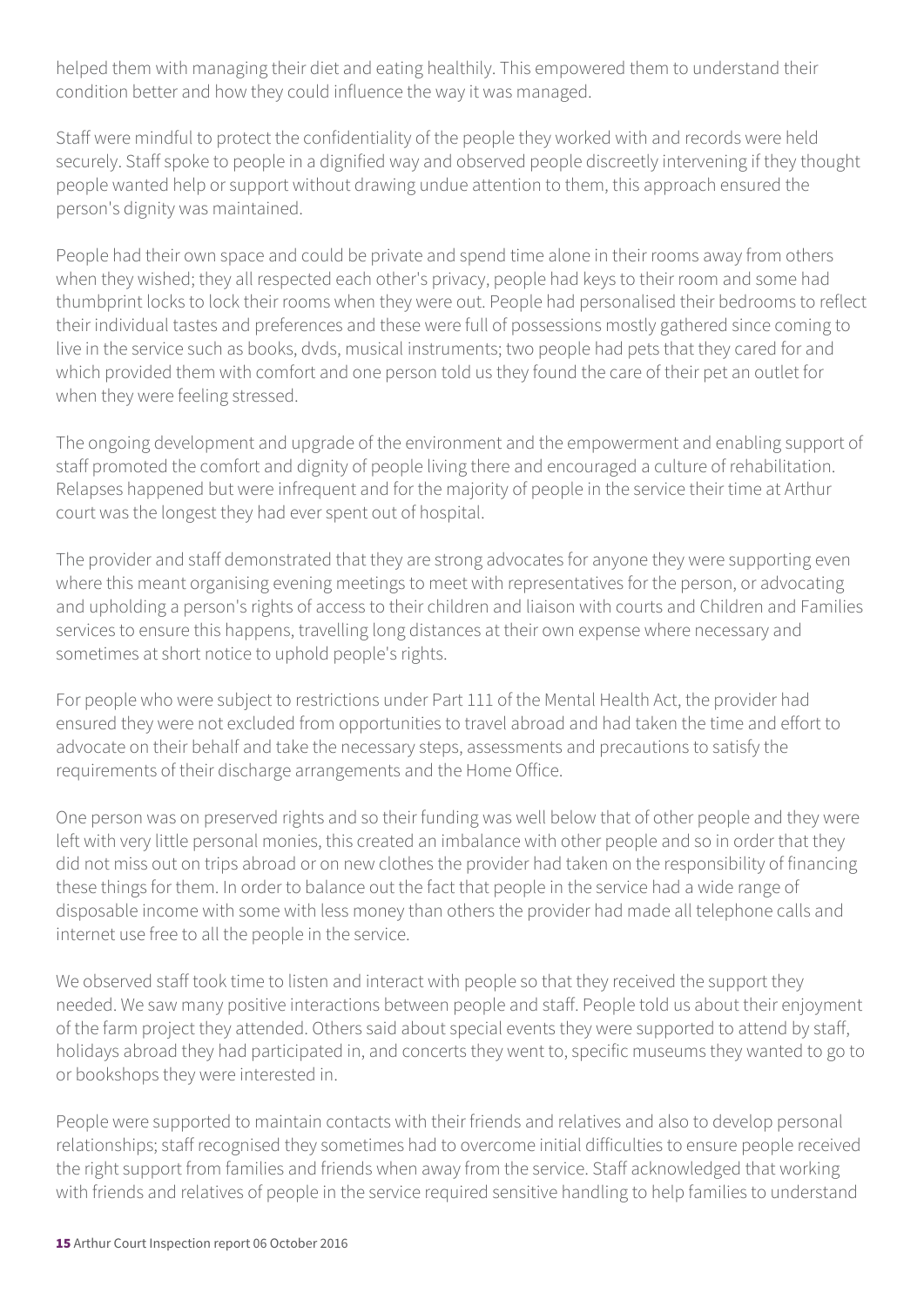how they could best help their relative in their rehabilitation back into the community.

People received ongoing support and encouragement to help them reach their rehabilitation potential, for example to budget for plan and cook meals independently. Their potential for independence was developed at a pace to suit them. As a rehabilitation service this was not a home for life but there was not a set timescale within which people were expected to move on, although some professionals indicated they would like to see more focus on this. The provider was able to give many examples of people who had moved on to independent living, marriage and living a full life in the community.

Staff were mindful that there were people in the service whose needs were moving more towards full time residential care due to age and physical health deterioration and may not be able to continue to have their changing needs met safely within Arthur court. The provider and staff ensured they kept care co-ordinators informed of people's changing needs so that early intervention could be made with adequate time given to ensure their needs were reassessed and they were prepared for the need to move on, when the right type of service was identified for them people were able to go and visit prospective services and discuss options with their care co-ordinator. When people moved on they were always made welcome at Arthur court when they chose to visit or came for occasional meals or events.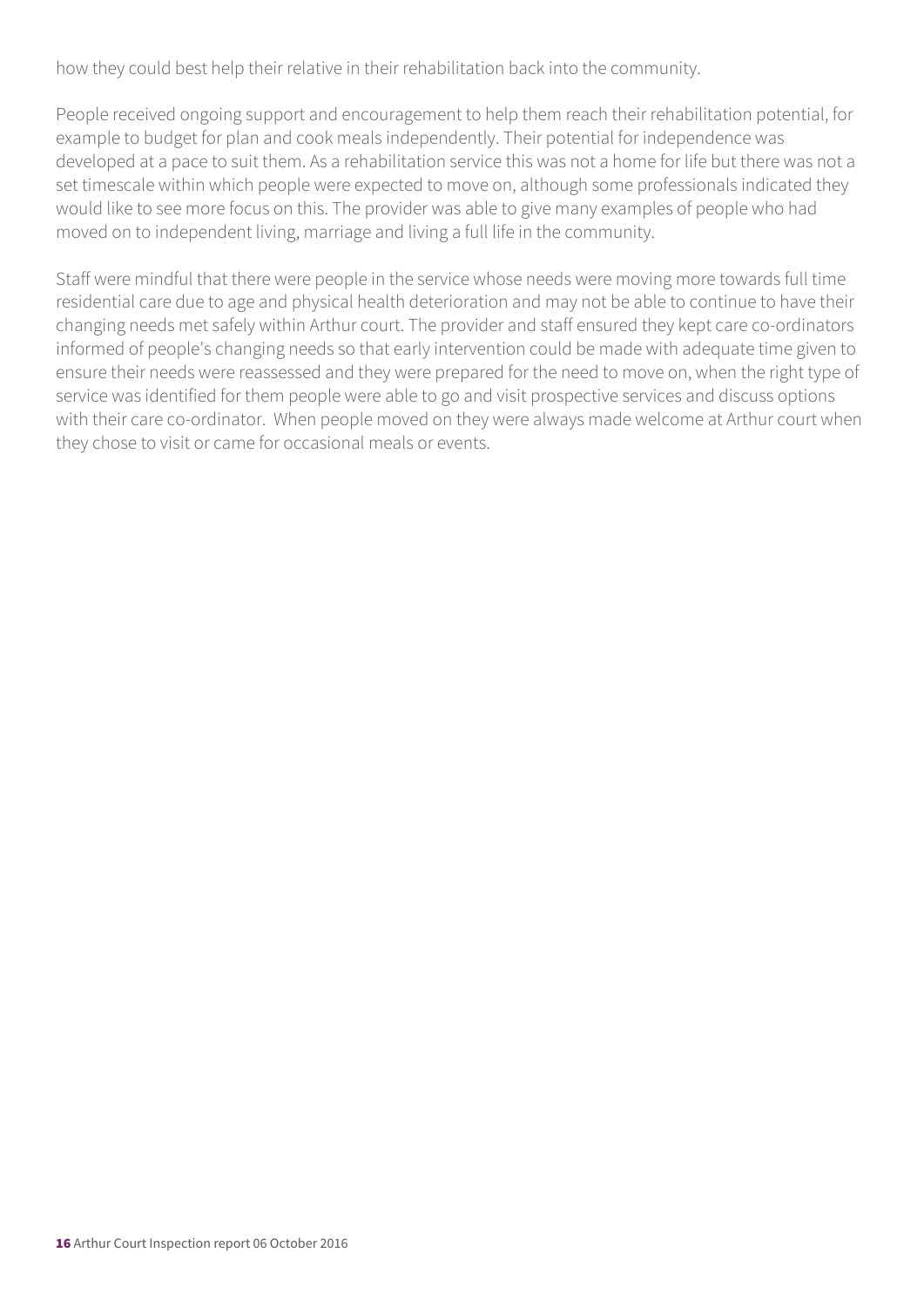### Is the service responsive?

# Our findings

A health professional told us: "When I visit the home I will invariably receive positive feedback from the service users I see about the home" and "Their record keeping is of a very high standard and they will remind the local teams of any outstanding Care Programme Approach (CPA) reviews and will often request medication reviews if they feel it necessary." One person told us that they had requested a reduction in their medication; this request was to be discussed with them within their CPA meeting which they were happy with.

Admission to the service was via hospital usually for people with a long history of frequent hospital admissions. Recently the service had begun to accept more people from secure settings many of whom have spent years in institutional environments and needed support to cope with the lessening of restrictions in their day to day lives. The change in the nature of referrals has promoted the development of specialism and expertise within the staff team to work effectively with people with these needs in response to decreasing access to resources within the mental health sector.

Each person admitted had undergone a long period of assessment and transition which can take up to a year to complete; assessments were supported by requests for additional multi-disciplinary reports to inform the decision. Transitions were undertaken at a pace to suit the person being assessed and their engagement with staff and other people would be a key consideration in whether they were accepted or not. In the first month following admission people newly admitted were given key work support from the registered manager, a care programme approach (CPA) review would happen upon a trial period being completed. Staff said that they would be made aware of any prospective admissions through daily handovers and their feedback would be sought during the transition process to determine if the placement was going to be offered or not. The majority of people supported and considered for placement would have a link to the area the service was in but some people came from other parts of the country due to placements that would meet their needs not being available in their home area.

People had capacity and could do most things for themselves; the focus on their support was on helping each person to take greater control of their life, develop skills for living, and to support their rehabilitation back into mainstream life for some with ongoing supervision. Staff respected and valued people as individuals and empowered them to make choices and decisions about their care. Their individual preferences and needs were always reflected in how care was delivered.

People we spoke with commented positively about living in the service and how the quality of their lives had improved, they said that staff were always willing to sit and listen, they met with their key worker often to discuss their care and support needs and felt involved in discussions about their support. For those who were subject to Part 111 of the MHA they were aware that if they breached their conditions they would be recalled to hospital.

People's care was recorded on a computerised client management system and identified the areas that people needed support with and how this was provided, a hard copy with a profile of each person was also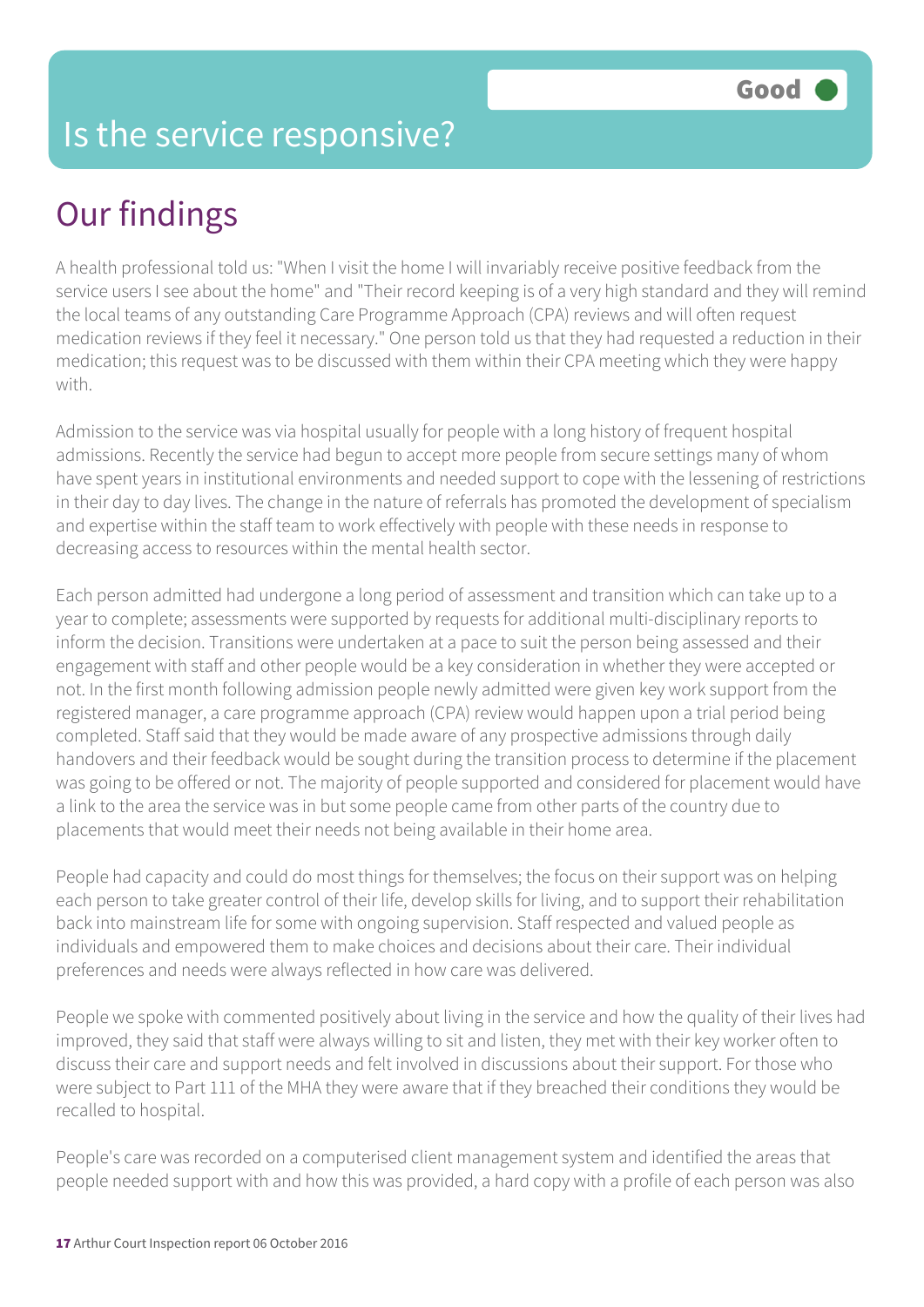available and used by new staff to familiarise themselves with each person's support needs. Monthly reports and weekly management discussions of each person's progress were used to update care plans on a monthly basis. Daily reports of each person's mood, activity and general wellbeing were recorded by staff on every shift.

The team were knowledgeable about people's individual 'tells' and triggers that signified some change in their moods or mental health and sought to provide distractions and interventions to de-escalate situations from arising. People's individual care and support was coordinated with other professionals and staff worked closely with Care Programme Approach (CPA) co-ordinators to ensure everyone was kept informed about objectives, goals, and achievements and what worked well and what worked less well. They were kept informed of changes and where necessary meetings were called early or staff in the service reminded CPA co-ordinators of when these needed to take place to ensure these reviewed people's progress on a regular basis.

The provider informed us that it had been difficult on occasion to get professionals together for CPA meetings especially where some co-ordinators may be located on other parts of the country. The service had taken the initiative to ensure that people had their CPA meetings on time and had facilitated meetings for some people through a video link which the person had full participation.

The service had an activities co-coordinator who spent time when people were first admitted to understand what things they liked to do or were interested in. People were used to structure so it was important that their week had some structure to it but was filled with things they chose to do, and activities that helped them towards rehabilitation such as activities in the community or support to develop daily living skills such as cooking, laundry, shopping, and budgeting, there were some social in house activities that included some external entertainers who visited and also board games and quizzes, puzzles that people enjoyed doing on their own or with other people.

In house activities increased in the winter months but in summer people were more likely to want to spend time out of the service during the week and made more use of the garden. People were given opportunities to develop their I T skills and more than 60% of people in the service now had use of a tablet or smart phone.

If people requested it they were provided with access to voluntary work opportunities in the community, this participation in the community helped people develop their role and responsibilities as a citizen with many of the freedoms and choices that brings and which were previously restricted. People were encouraged to develop their daily living, social and creative skills, for example one person in the service had a book published since coming to live there. People had taken an active role in suggesting ideas for the upgrade of the garden on a Chinese theme and this provided a quiet relaxing area where they could sit. Some people enjoyed helping with the garden. The suggestion of two smoking areas instead of one to give people choice and remove the possibility of flashpoints had also come from people in the service and had been implemented.

A complaints procedure was clear and displayed for people and visitors to see. People said they found all staff approachable and would feel comfortable about raising any concerns they might have to them. People had opportunities through a range of forums in which they could raise any concerns they might have including one to one monthly meetings with their key worker, resident meetings and survey questionnaires, they could also sit in on the 'any other business' section of the weekly management meeting if there were issues they wanted to raise. The complaints log recorded that no complaints had been received in the last 12 months.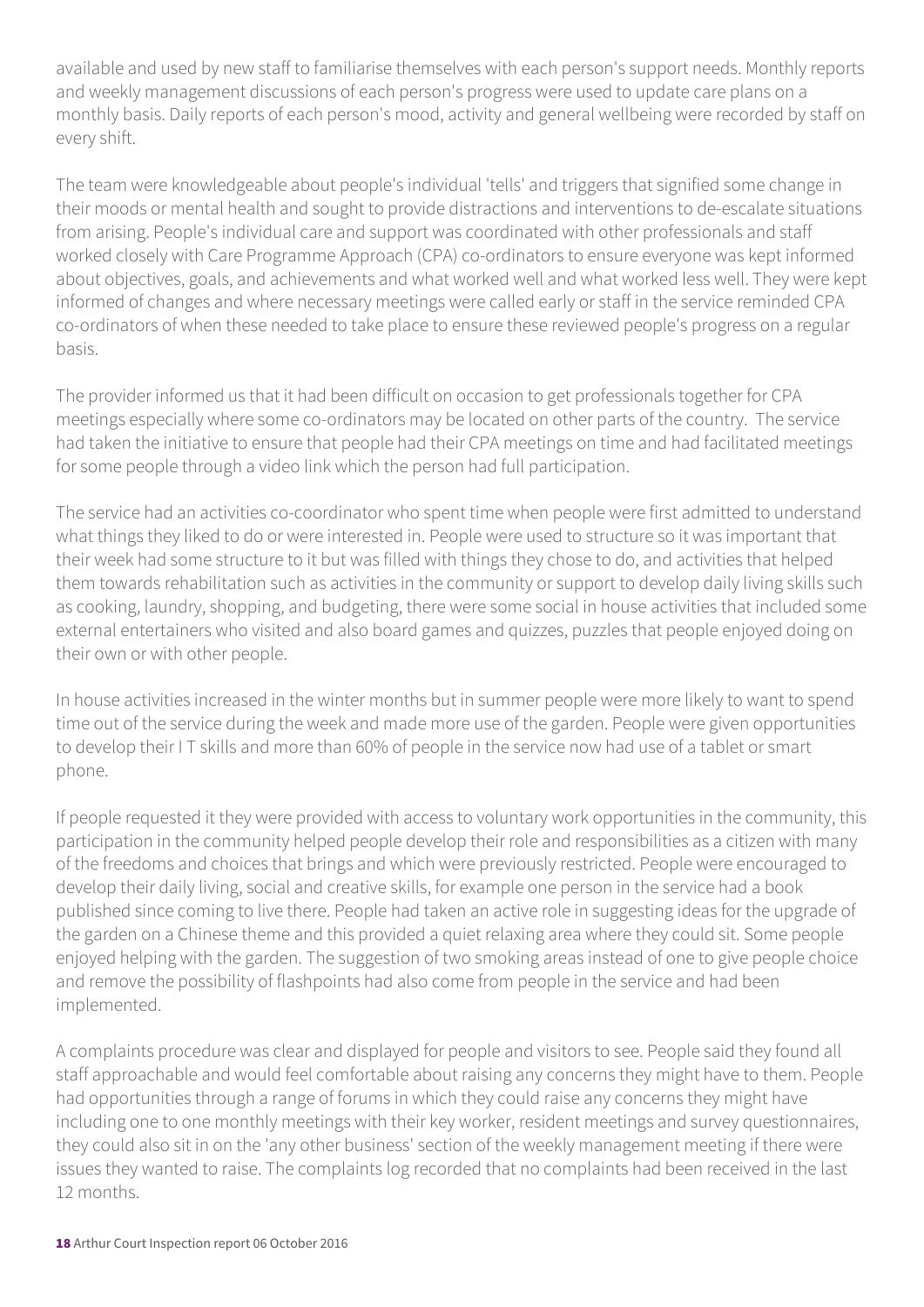### Is the service well-led?

# Our findings

Health and social care professionals spoke positively about the service commenting: "The owners are very involved in the service too which helps." Another said "I have no hesitation in stating that, in my opinion, they provide a high standard of care. A third told us "The management team have endeavoured to foster good working relationships with the community mental health team; It is well managed".

One person commented "It's perfect the way it is run", other people told us they found the provider and registered manager were always available and always approachable and they felt comfortable talking with them. Feedback from people was positive about the way staff treated them and discussions with them showed that they felt that staff went out of their way to provide high quality care.

At the beginning of the inspection, the provider registered manager and the deputy provided an overview of the service and their achievements to date since completing the Provider Information Return (PIR) more than six months previously. This showed that there was a strong commitment to quality improvement and innovation with plans for service improvements, for example the development of video link conference facilities to enable multi-disciplinary communication, installation of sound proofing for the benefit of people whose rooms were located over communal areas to protect them from excessive noise, the introduction of ensuite facilities for everyone to give people additional privacy, the development of a culture that encourages the involvement of people in the operation of the service including staff recruitment, management meetings, policy development and taking on roles and responsibilities within the service by choice for example gardening, help organising events and day trips. The provider was keen to build on the expertise that has built up within the team to develop the service into a centre for excellence providing a holistic specialist support approach for people with mental health needs.

There was a good system of governance with handover meetings at every shift change. Staff said there was a clear management structure and lines of accountability, they felt empowered in working with people because they knew there was always someone available they could ask advice or seek support from if they needed it. Communication between staff was good and an email system was used that ensured all staff received information about important changes at the same time; they also received comprehensive handovers between shifts.

The providers were accessible and visible through visits to the service each week they had constant oversight of the service and what was happening through their attendance at weekly management team meetings where they discussed peoples progress and operational matters but in the 'any other business' section of the meeting, people, staff and external professionals were welcome to sit in to discuss issues or to listen if they wanted to. There were some standalone audits conducted by staff and completion of necessary safely and cleaning checks each week in addition to audits of medicines and health and safety. Feedback from weekly meetings and some audits on identified shortfalls was incorporated into a service development plan with timescales for completion of outstanding issues.

There was a clear commitment to the involvement of people in the development of the service, the culture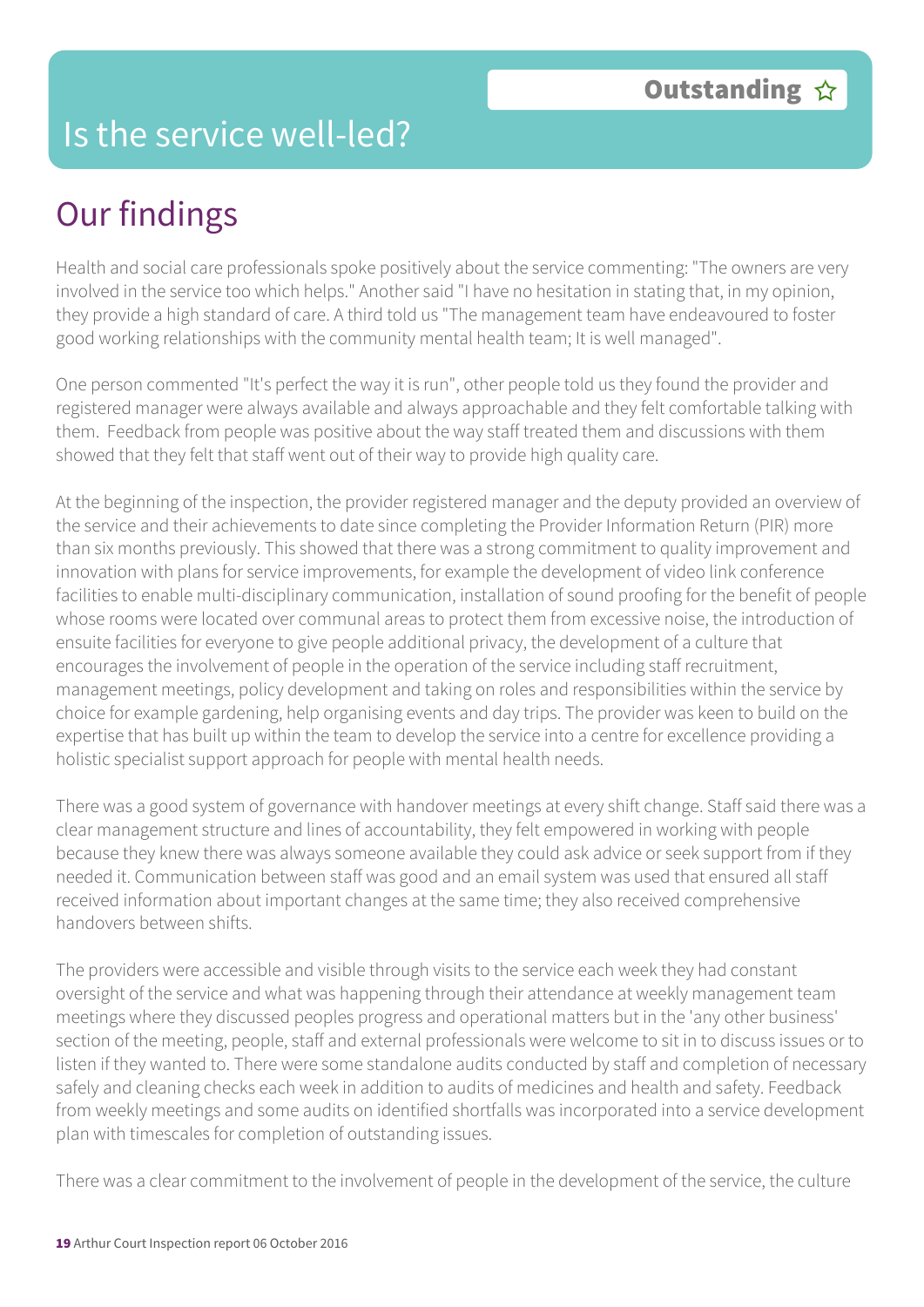of empowering them through resident meetings, sitting in on management meetings, participation in recruitment of staff, and routinely seeking their views was embedded into the day to day practice of staff in the service. The management team prioritised safe, high quality care and promoted equality and diversity. Every effort was made to motivate people and staff to succeed.

The provider's philosophy that "the general rights of each client are a prime consideration at all times" establishes the principle of placing people at the centre of the delivery of good quality care and this was embedded into staff practice. We observed staff displaying these values during our inspection, particularly in their commitment to the people they supported and the maximising of their potential for experiencing new things and for greater independence.

People worked together with staff to plan care. We saw staff spending time talking with people, and people told us that they understood their care support and conditions of placement in the service and felt involved in influencing what and how it was delivered. For example the key worker meetings people had each month contributed to their own care records updates. There was good engagement between people and staff. The atmosphere within the service on the day of our inspection was open and inclusive. Staff were seen to work in accordance to people's routines and support needs. Staff told us that they felt supported and listened to, they felt communication was good and they were kept well informed of important changes to operational policy or the support of individuals. Occasional formal staff meetings were also held several times each year staff felt this was adequate because of the involvement and close monitoring of the provider and the email system that ensured all staff were equally informed.

The providers were members of KICA (Kent Integrated Care Alliance) and a member of Social Care Commitment. A director of the organisation sat on the Kent County Council (KCC) Executive Safeguarding Board, the KCC Learning & Development Board, and the south Kent Clinical Commissioning Group (CCG) Executive Board and also a Kent based Care Association Board as well as the KCC Quality & Care Committee. They felt membership of these bodies gave them insight into plans for future mental health provision both nationally and at local level and this informed and developed and direction of their services. They felt networking with people deciding policy enabled them to have influence in some areas. Early education about proposed changes helped them to change the way the service worked with people allowing time for the impact of proposed changes to be lessened and people's expectations managed for example when grant funding for people moving into their own flats to furnish the flat changed to a loans system that people needed to repay; this caused great anxieties but prior knowledge of the change enabled service staff to work with people and manage their anxieties around this change.

To keep updated with important information and changes to legislating and guidance the providers subscribed to sites such as: Social Care Commitment, Skills network, CQC, Immigration News, Skills for Care, Public Sector Executive, National Health Executive to receive regular newsletters and up to date information.

The providers model of care and experience prompted enquiries for advice and guidance from other providers, their knowledge and experience in regard to mental health care had been influential in the provision of a mental health course at the local college and they had imitated the development of a farm project a number of years ago to provide a voluntary work opportunity for those people interested in working with animals, this had subsequently grown to provide a resource to a wide range of people in the community. The service provider and staff worked in partnership with the local mental health teams to ensure people's rights were upheld and they were empowered to make decisions for themselves.

Information about individual people was clear, person specific and readily available to staff, people were